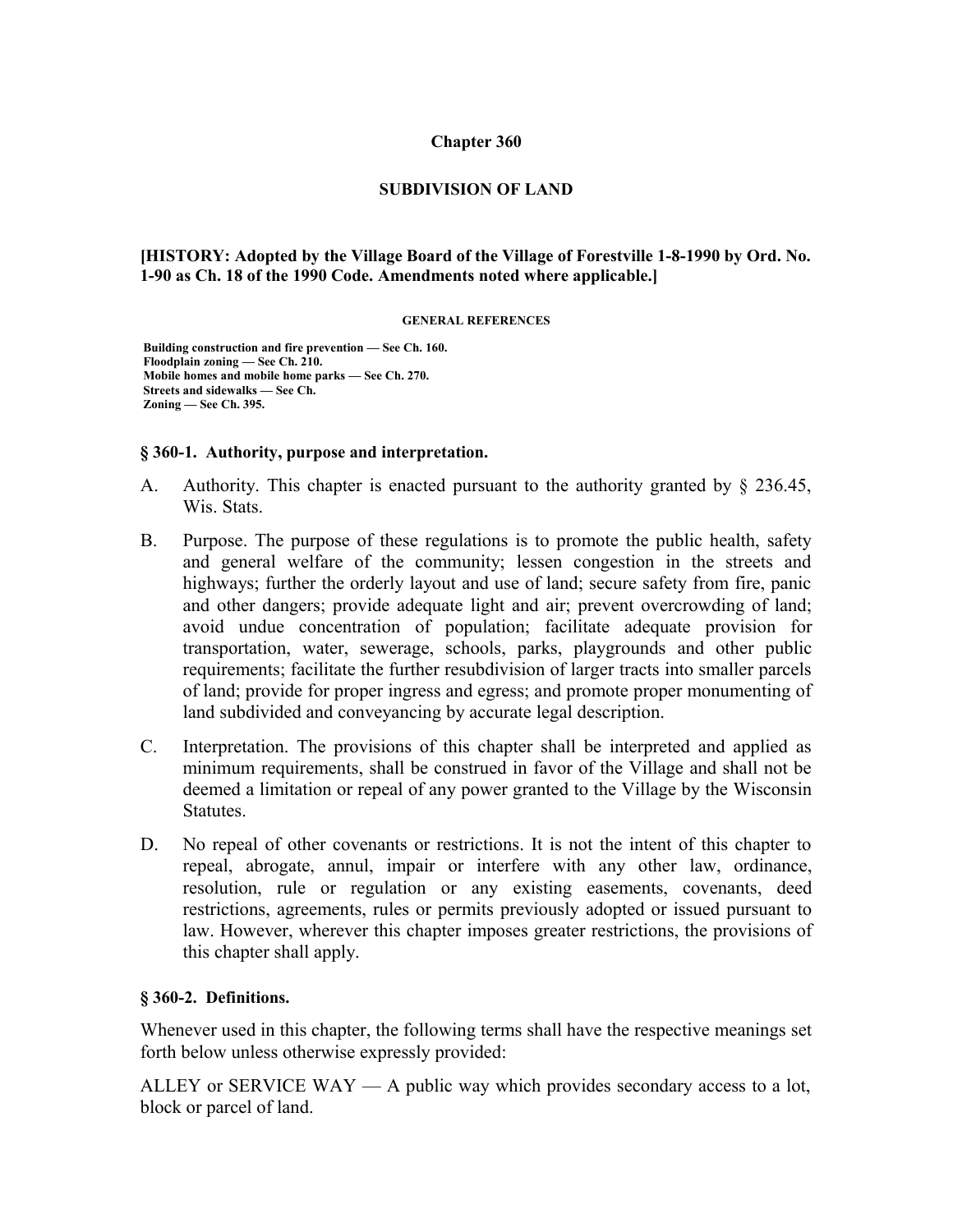BLOCK — A group of lots existing within well-defined and fixed boundaries, usually being an area surrounded by streets or other physical barriers and having an assigned number, letter or other name through which it may be identified.

 $CROSWALK - A public right-of-way traversing a block for the purpose of providing$ pedestrian access.

CUL-DE-SAC — A short minor street having one end open to motor traffic and the other end terminated by a vehicular turnaround.

DEAD-END STREET — A street having only one outlet for vehicular traffic and no vehicular turnaround.

DEDICATION — The transfer of property from private to public ownership.

DEVELOPMENT — The act of constructing buildings or installing site improvements.

 $EASEMENT$  — Any strip of land reserved by the subdivider for public utilities, drainage, sanitation or other specified uses having limitations, the title to which shall remain in the property owner, subject to the right of use designated in the reservation of the servitude.

FINAL PLAT — The map or drawing of a subdivision prepared in compliance with the provisions of Ch. 236, Wis. Stats., and any accompanying materials.

FRONTAGE — The length of the front property line of the lot, lots or tract of land abutting a public street, road, highway or rural right-of-way.

GRADIENT — The slope of a road, street or other public way specified in percent.

IMPROVEMENT, PUBLIC — Any sanitary sewer, storm sewer, drainage ditch, water main, roadway, parkway, sidewalk, pedestrian way, planting strip, off-street parking area or other facility for which the local municipality may ultimately assume the responsibility for maintenance and operation.

LOT — A parcel of land on which a principal building and its accessory building are placed, together with the required open spaces, provided that no such parcel shall be bisected by a public street and shall not include any portion of a public right-of-way.

OFFICIAL MAP — The map of the Village by law showing thereon streets, highways, parkways, parks and playgrounds and the exterior lines of planned new streets, highways, parkways, parks and playgrounds as provided by § 62.23, Wis. Stats.

 $PLAT - A$  map of a subdivision.

PRELIMINARY PLAT — A map showing the salient features of a proposed subdivision submitted to the Plan Commission for purpose of preliminary consideration.<sup>[1](#page-1-0)</sup>

REPLAT — The changing of the boundaries of a recorded subdivision plat or part thereof.

<span id="page-1-0"></span><sup>1</sup>. **Editor's Note: Amended at time of adoption of Code (see Ch. 1, General Provisions, Art. II).**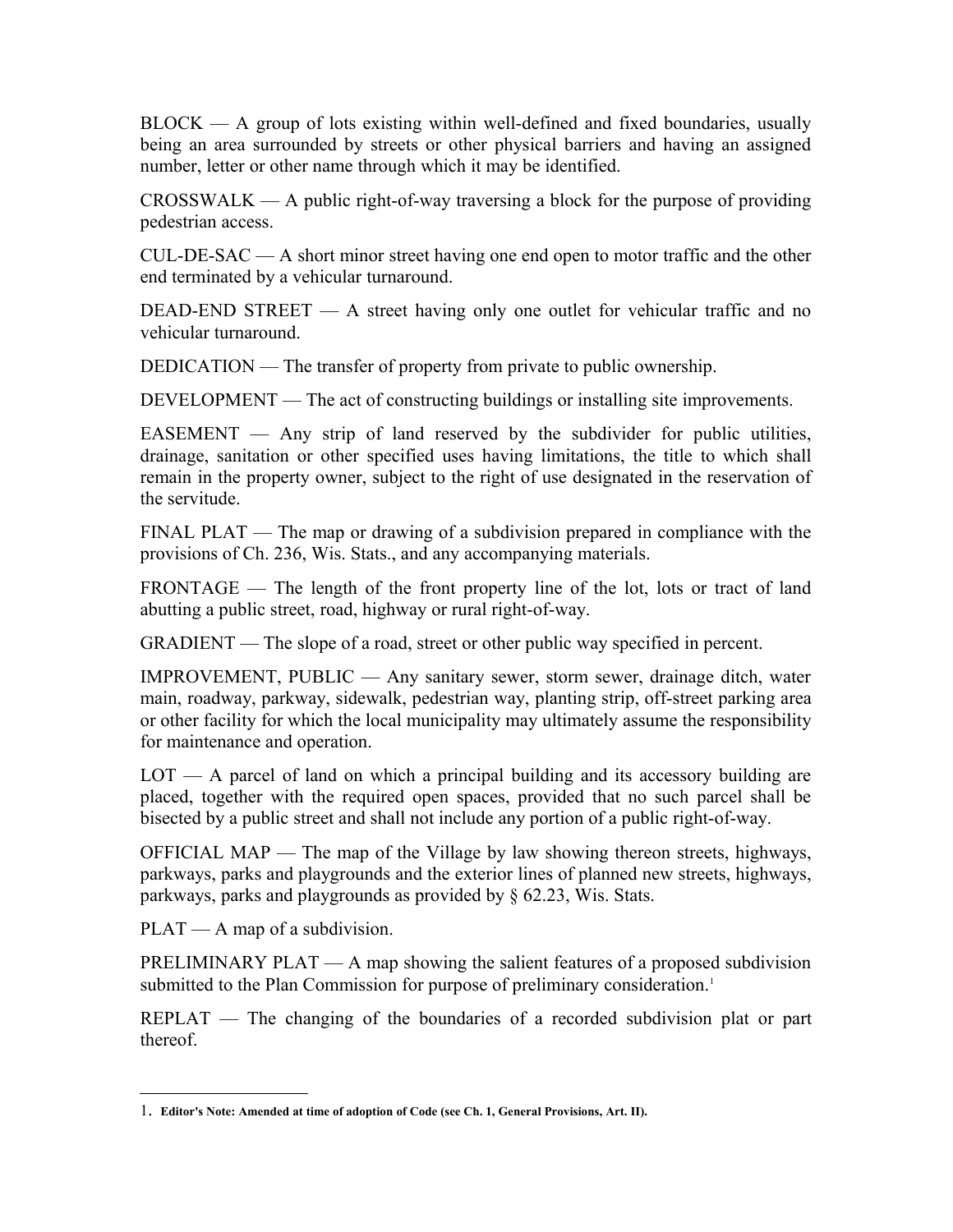RESERVE STRIP — Any land or portion of land along an arterial that is held by the developer for purposes of influencing access or building orientation.

RIGHT-OF-WAY — A strip of land occupied or intended to be occupied for a special use. Rights-of-way intended for streets, crosswalks, water mains, sanitary sewers, storm drains or any other use involving maintenance by a public agency shall be dedicated to public use by the maker of the plat on which such right-of-way is established. The usage of the term "right-of-way" for land-platting purposes shall mean that every right-of-way hereafter established and shown on a final plat is to be separate and distinct from the lots or parcels adjoining such right-of-way and not included within the dimensions of areas of such lots or parcels.

STREET — Includes all accessways in common use, such as streets, roads, lanes, highways, avenues, boulevards, alleys, parkways, viaducts, circles, courts and culs-desac, and includes all of the land lying between the right-of-way lines as delineated on a plat showing such streets, whether improved or unimproved, and whether dedicated for public use or held in trust under the terms of a reservation, but shall not include those accessways, such as easements and rights-of-way intended solely for limited utility purposes, such as for electric powerlines, gas lines, telephone lines, water lines or drainage and sanitary sewers.

STREET, ARTERIAL — A major, high-capacity street designed to carry large volumes of traffic between various areas of the community.

STREET, COLLECTOR  $-$  A street which carries traffic from minor streets to the system of major streets and highways, including the principal entrance streets of a residential development and the principal circulating streets within such development.

STREET, MINOR (or  $LOCAL$ )  $- A$  street of limited continuity used primarily for access to abutting properties and local needs of a neighborhood.

SUBDIVIDER — Any individual, firm, association, syndicate, partnership, corporation, guardian, attorney, trust or any other legal entity commencing proceedings under the regulations of this chapter to effect a subdivision of land hereunder for himself, for another or for others.

SUBDIVISION — Any division of a parcel of land by the owner or his agent for the purpose of sale or building development where the act of division creates two or more parcels of land.

SURVEYOR — A land surveyor duly registered in the State of Wisconsin.

### **§ 360-3. General provisions.**

- A. Applicability. The provisions of this chapter shall apply to any division of a parcel of land by the owner or his agent for the purpose of sale or building development where the act of division creates two or more parcels of land; provided, however, that this chapter shall not apply to:
	- (1) Transfers of interests in land by will or pursuant to court order.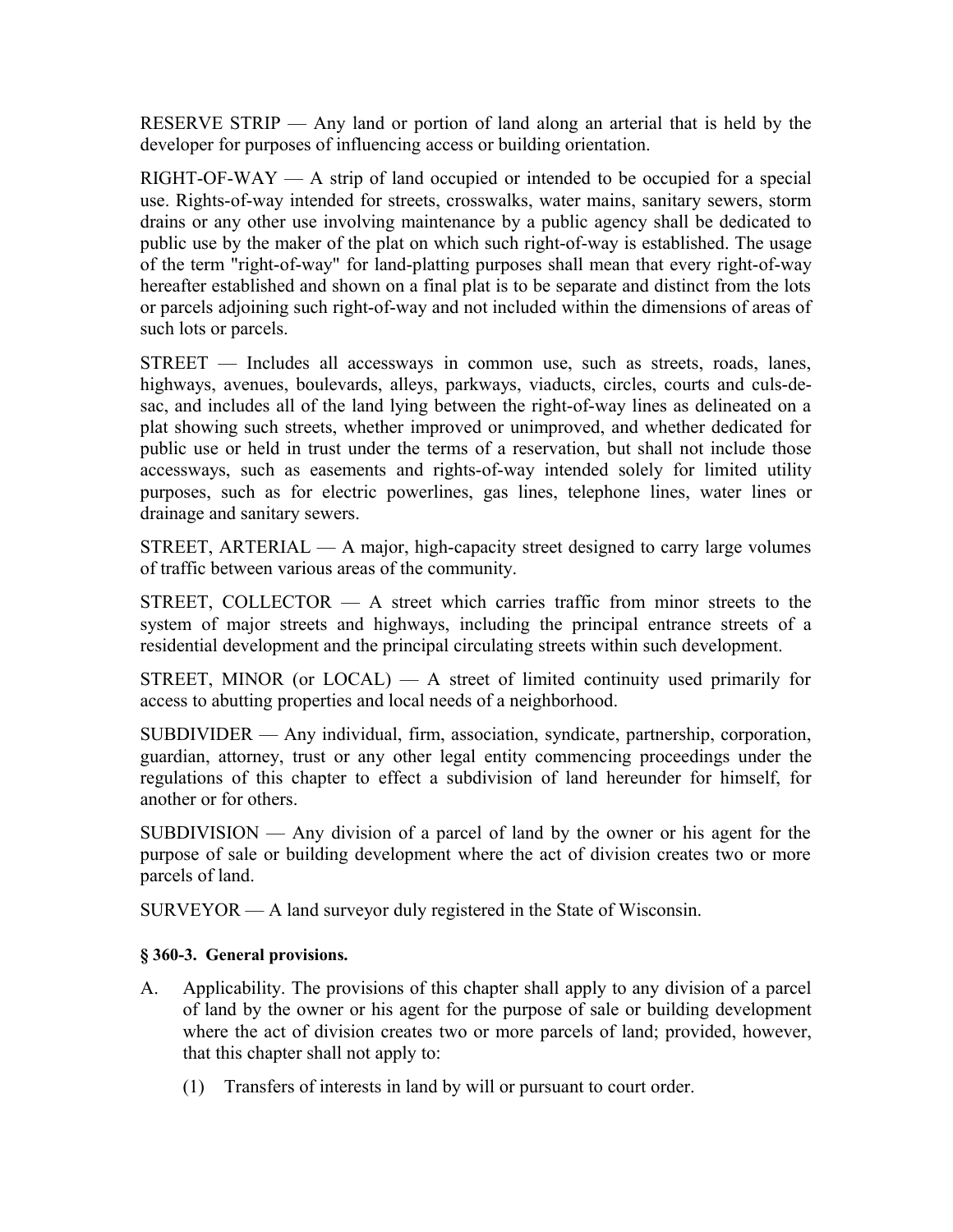- (2) Leases for a term not to exceed 10 years, mortgages or easements.
- (3) The sale or exchange of parcels of land between the owners of adjoining property if additional lots are not thereby created and the lots resulting are not reduced below the minimum size required by this chapter or other applicable laws or ordinances.
- B. Compliance.
	- (1) No division of land within the Village or within its extraterritorial plat approval jurisdiction shall be permitted if it results in a subdivision unless a plat of the subdivision is submitted and approved in accordance with this chapter, and with Ch. 236, Wis. Stats., if applicable.
	- (2) In addition to the provisions of this chapter and Ch. 236, Wis. Stats., all subdivisions shall conform to:
		- (a) Chapter 395, Zoning, of this Code.
		- (b) The Official Map for the Village and its extraterritorial planning area.
		- (c) The rules of the Department of Safety and Professional Services relating to lot size and lot elevation necessary for proper sanitary conditions in a subdivision not served by a public sewer, where provision for such service has not been made.
		- (d) The rules of the Department of Transportation relating to provision for the safety of entrance upon and departure from the abutting trunk highways or connecting streets and for the preservation of the public interest and investment in such highways or streets.<sup>[2](#page-3-0)</sup>
- C. Subdivision improvements.
	- (1) For all subdivision improvements required to be installed by the subdivider, the subdivider shall provide satisfactory proof that he has contracted to install such improvements or shall file a performance bond ensuring installation of such improvements within the time required by the Plan Commission and Village Board.
	- (2) The specifications for all improvements shall be approved by the Plan Commission. Prior to either acceptance of the improvement by the Village Board or release of the subdivider's bond, all improvements shall be inspected and found to have been installed according to the specifications.

### **§ 360-4. Procedure for approval of subdivision plat.**

A. Preapplication procedure. Before filing a preliminary plat, the subdivider is encouraged to consult with the Plan Commission and/or its consulting staff for advice regarding general requirements affecting the proposed development. A sketch of the proposed subdivision drawn on a topographic survey map may be

<span id="page-3-0"></span><sup>2</sup>. **Editor's Note: Amended at time of adoption of Code (see Ch. 1, General Provisions, Art. II).**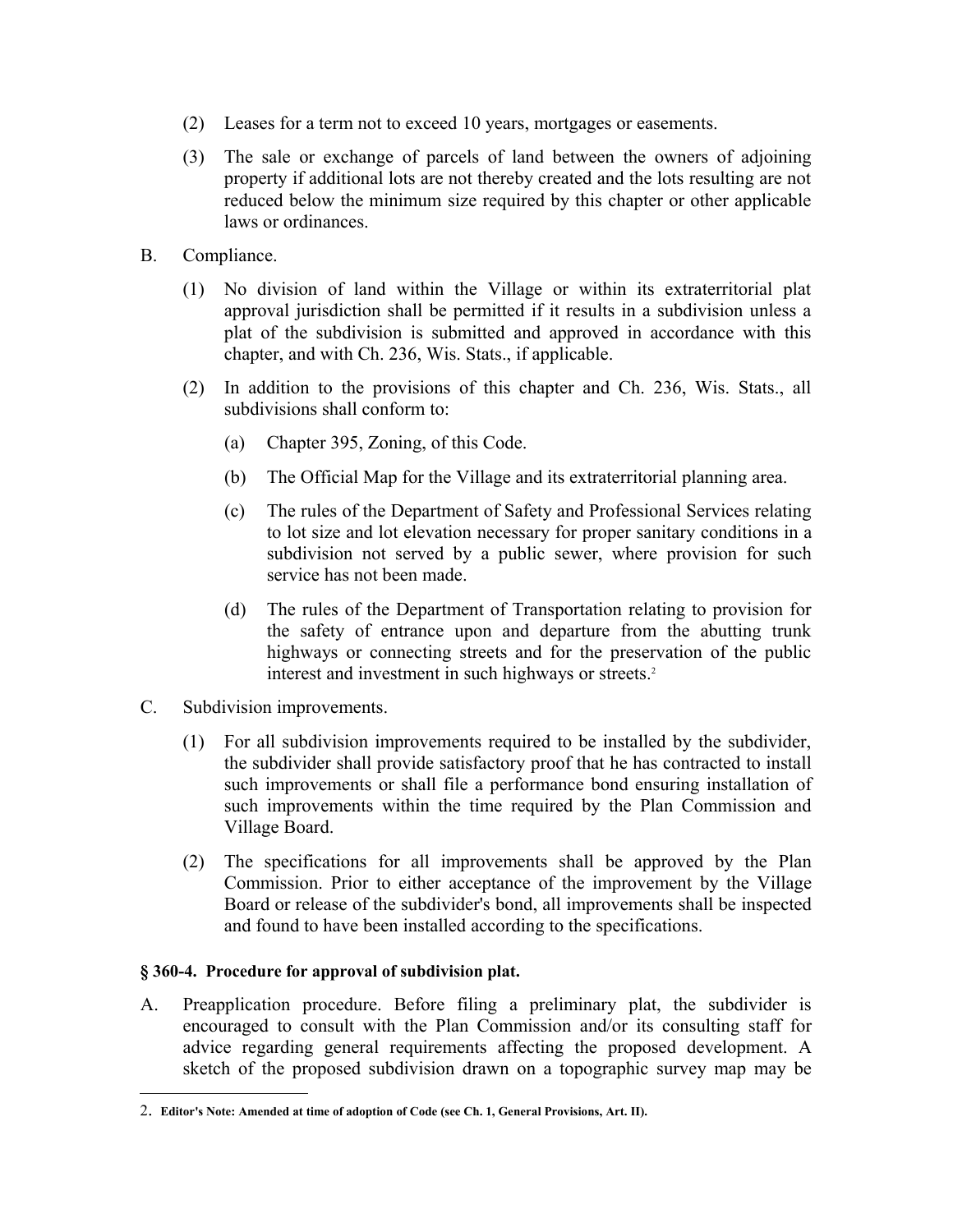submitted. The subdivider may also submit a location map showing the relationship of the proposed subdivision to traffic arteries and existing community facilities. Subdivider should also consult the utilities serving the area of the proposed subdivision.

- B. Preliminary plats.
	- (1) Submission of plat. The subdivider shall submit a preliminary plat to the Plan Commission, together with a list of the authorities to which the plat must be submitted under this chapter and §§ 236.10 and 236.12, Wis. Stats., if such sections are applicable to the subdivision. Subdivider shall furnish at his expense sufficient legible copies of the preliminary plat for such submission. The secretary of the Plan Commission shall send copies of the plat to those agencies having authority to approve or object to the plat as provided by § 236.12(2), Wis. Stats., within two days after plat is submitted for approval. The preliminary plat shall be based upon an accurate exterior boundary survey by a registered land surveyor which shall show clearly the proposed subdivision at a scale of not more than one inch per 100 feet having two-inch contour intervals, shall identify the improvements (grading, tree planting, paving, installation of facilities and dedications of land), easements which the subdivider proposes to make and shall indicate by accompanying letter when the improvements will be provided. Any proposed restrictive covenants for the land involved shall be submitted. Such preliminary plat shall also contain the recommendations of each affected public or private utility showing the location and extent of all necessary utility easements.
	- (2) Approval, conditional approval or rejection of preliminary plat. Within 90 days of submission of the preliminary plat, the Plan Commission shall take action to approve, approve conditionally or reject such plat and shall state in writing any condition of approval or reasons for rejection, unless the time is extended by agreement with the subdivider. Failure of the Plan Commission to act within such 40 days or extension thereof shall constitute an approval of the preliminary plat.<sup>[3](#page-4-0)</sup>
	- (3) Effect of approval of preliminary plat. Approval of the preliminary plat shall entitle the subdivider to final approval of the layout shown by such plat, provided the final plat conforms substantially to such layout and conditions of approval have been met and provided the final plat is submitted within six months of the last required approval of the preliminary plat.
- C. Final plats.
	- (1) Submission. Final plats shall be submitted by the subdivider to the Plan Commission within six months of preliminary plat acceptance unless this requirement is waived in writing by the Plan Commission. Subdivider shall also submit a list of the authorities to which the plat must be submitted for approval or objection under this chapter and §§ 236.10 and 236.12, Wis. Stats., if such sections are applicable to the subdivision, together with

<span id="page-4-0"></span><sup>3</sup>. **Editor's Note: Amended at time of adoption of Code (see Ch. 1, General Provisions, Art. II).**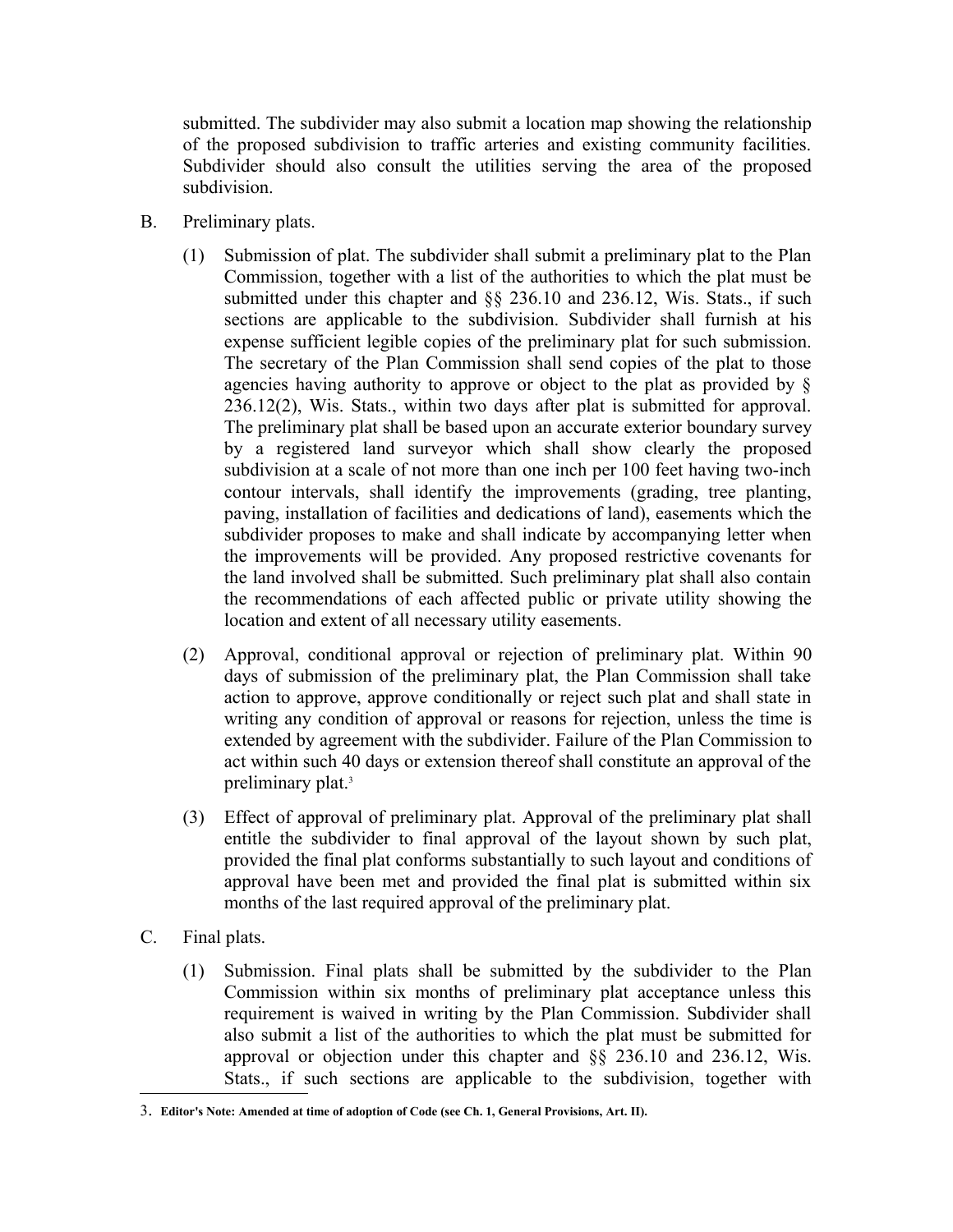sufficient legible copies of the final plat for such submission. The final plat shall conform to the preliminary plat as approved and to the requirements of all applicable ordinances and state laws and shall be submitted by the secretary of the Plan Commission for certification of those agencies having the authority to object to the plat as provided by § 236.12, Wis. Stats., and to each affected public or private utility within two days after plat is submitted for approval. The final plat shall be accompanied by detailed construction plans of all improvements. The final plat shall be submitted to the Plan Commission at least 10 working days prior to the meeting at which it is to be considered and shall be accepted or rejected by the Plan Commission and the Village Board within 60 days of its submission, unless the time is extended by an agreement with the subdivider. Reasons for rejection shall be stated in the minutes of the Village Board meeting and a copy thereof or a written statement of such reasons shall be recorded in accordance with the statutory requirements.

(2) Copy in lieu of the original. If the original of the final plat has been filed with another approving authority, the subdivider may file a true copy of such plat in lieu of the original. Before approval of the Plan Commission and the Village Board will be inscribed on the original of the final plat, the surveyor or subdivider shall certify the respects in which the original of the final plat differs from the copy and all modifications must first be approved.

#### **§ 360-5. Subdivision design standards.**

- A. Streets and lots.
	- (1) The subdivider shall dedicate land for and improve streets as approved herein. Streets shall conform to the official map of the Village. Streets shall be located with due regard for topographical conditions, natural features, existing and proposed streets, utilities, land uses and public convenience and safety.
	- (2) All lots shall have sufficient frontage on a public street to allow vehicular access.
	- (3) Street locations shall be consistent with the official map. The minimum rightof-way and roadway width of all proposed streets and alleys shall be the width specified therein. The minimum widths shall be as follows:

| <b>Street Type</b> | be Reserved<br>(feet) | Right-of-Way Width to Right-of-Way Width to (face of curb to face<br>be Dedicated<br>(feet) | <b>Pavement Width</b><br>of curb)<br>(feet) |
|--------------------|-----------------------|---------------------------------------------------------------------------------------------|---------------------------------------------|
| Arterial           |                       |                                                                                             |                                             |
| 4-lane<br>divided  | 120                   | 100                                                                                         | Dual 34<br>$(20 \text{ median})$            |
| Undivided          | 70                    | 70                                                                                          | 48                                          |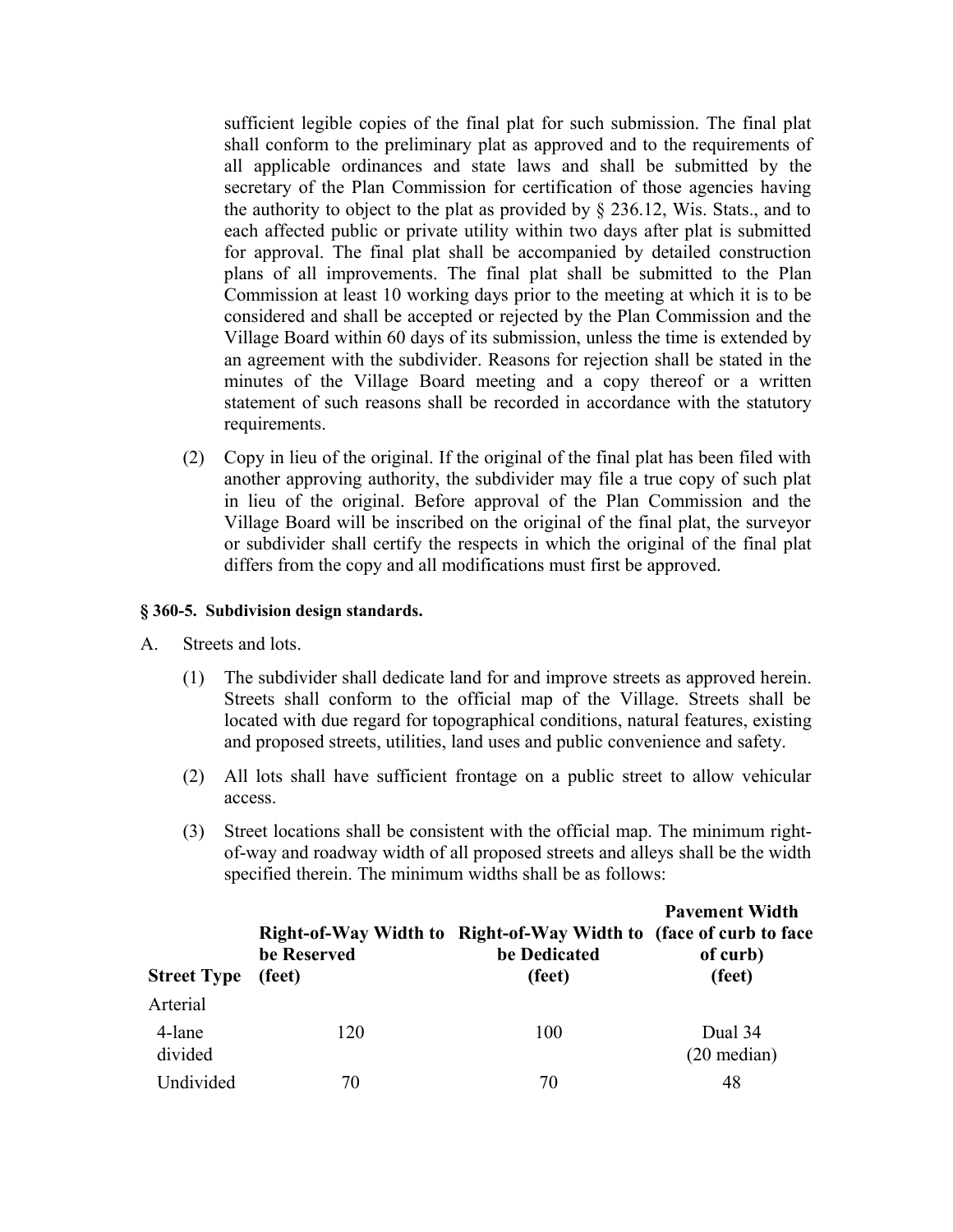| Collector | 70 | 70 |    |
|-----------|----|----|----|
| Minor     | 60 | 60 | 40 |

- (4) Unless necessitated by exceptional topography subject to the approval of the Plan Commission, the maximum center-line grade of any street or public way shall not exceed the following:
	- (a) Arterial streets: 6%.
	- (b) Collector streets: 8%.
	- (c) Minor streets, alleys and frontage streets: 10%.
	- (d) Pedestrianways: 12%, unless steps of acceptable design are provided.
		- [1] The grade of any street shall be in no case exceed 12% or be less than 1/2 of 1%.
		- [2] Street grades shall be established wherever practicable so as to avoid excessive grading, the promiscuous removal of ground cover and tree growth and general leveling of the topography.
- (5) When a continuous street center line deflects at any one point by more than 10°, a circular curve shall be introduced having a radius or curvature on such center line of not less than the following:
	- (a) Arterial streets and highways: 500 feet.
	- (b) Collector streets: 300 feet.
	- (c) Minor streets: 100 feet.
- (6) Streets shall be laid out to provide for possible continuation wherever topographic and other physical conditions permit.
- (7) Minor streets shall be so laid out so as to discourage their use by through traffic.
- (8) The number of intersections of minor streets with major streets shall be reduced to the practical minimum consistent with circulation needs and safety requirements.
- (9) Where a subdivision abuts or contains an existing or proposed arterial highway, the Plan Commission shall require a frontage road with limited access along the rear of the property contiguous to such highway or such other treatment as may be necessary to ensure safe, efficient traffic flow and adequate protection of residential properties.
- (10) Reserve strips controlling access to streets shall be prohibited.
- (11) A tangent at least 100 feet long shall be required between reverse curves on arterial and collector streets.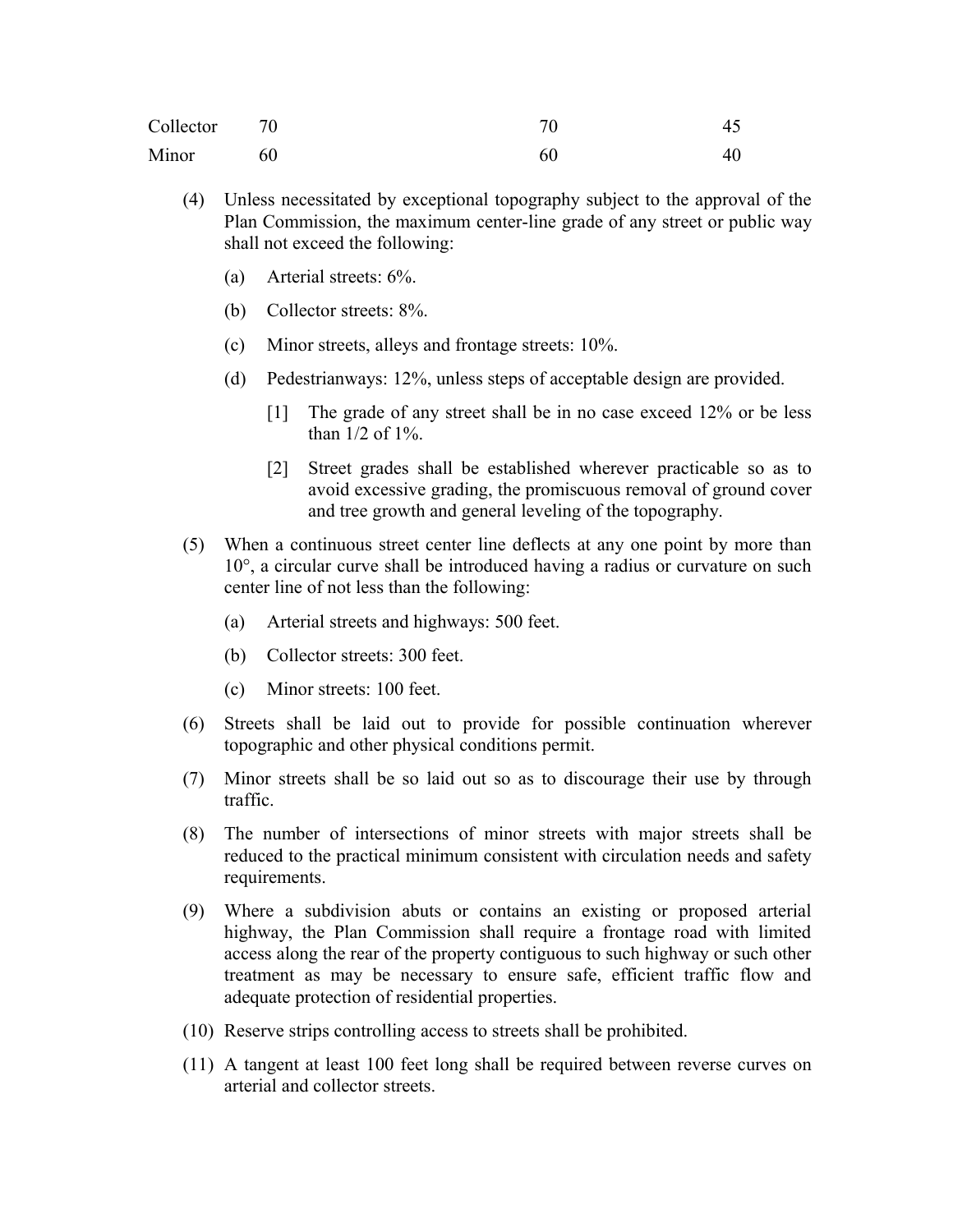- (12) Streets shall afford maximum visibility and safety and shall intersect at right angles, where practicable.
- (13) Dedication of half-width streets shall be prohibited.
- (14) A minimum offset of 300 feet shall be maintained between center lines of parallel streets.
- (15) Permanent dead-end streets or culs-de-sac shall not be longer than 1,000 feet, shall have a minimum width of 50 feet and terminate with a turnaround having an outside roadway diameter of at least 80 feet and a street property line of 100 feet.
- (16) Where possible, lot lines shall be perpendicular to the street line and to the tangent at the lot corner or curved streets.
- (17) Lots shall follow, rather than cross, municipal boundary lines whenever practicable.
- (18) No street names shall be used which will duplicate or may be confused with the names of existing streets. Street names shall be subject to the approval of the Plan Commission.
- B. Block design.
	- (1) The lengths, widths and shapes of blocks shall be appropriate for the topography and the type of development contemplated.
	- (2) To provide access and circulation to community facilities, sidewalks shall be provided by the subdivider, and where a block exceeds 1,000 feet in length, a crosswalk through the center of blocks shall be provided. Center crosswalks shall not be less than 10 feet wide.
	- (3) The Plan Commission may require that certain species of trees be planted on both sides of all streets.
	- (4) Subdivision lots in the Village shall be in conformity with the area and width requirements of Chapter 395, Zoning, of this Code. Area and width requirements of subdivision lots in the extraterritorial plat approval jurisdiction shall conform to any town zoning ordinances or extraterritorial Village zoning regulations which may be in effect and Ch. SPS 385, Wis. Adm. Code.

#### **§ 360-6. Improvements.**

- A. Adequate sewer and water facilities, street base preparation, paving and curb and gutter and surface water drainage facilities shall be provided by the subdivider for each lot in accordance with specifications approved by the Village Plan **Commission**
- B. The Plan Commission shall have the power to delay requirements for installation of curb and gutter, but only for the purpose of assisting in the staging of curb and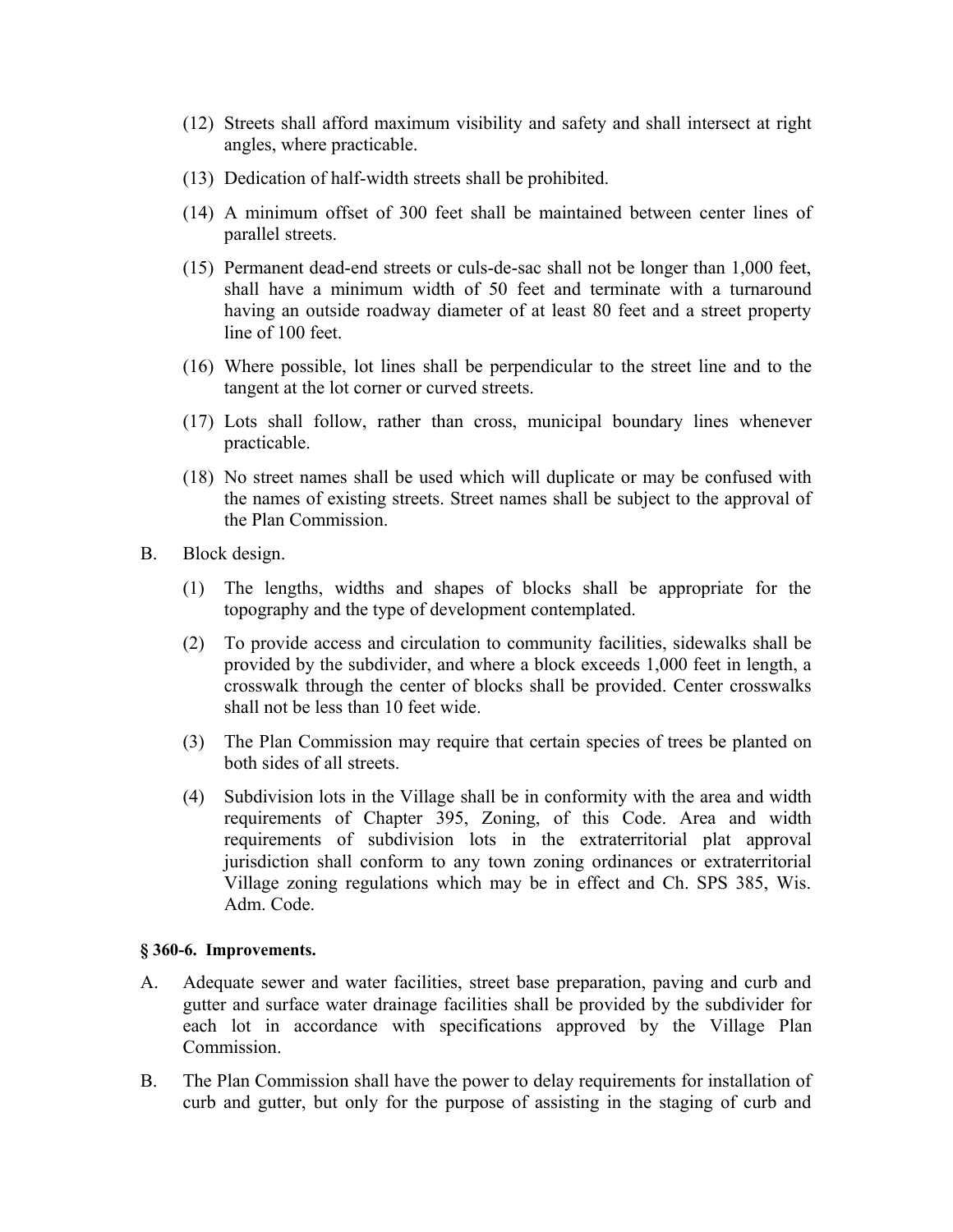gutter for an area. Gas, electric and communication facilities shall be installed in the subdivision as it becomes necessary to serve the qualifying customers located within the subdivision and in compliance with the service and extension rules filed with the Public Service Commission by the affected utility. No such electrical or telephone service shall be located on overhead poles in a residential subdivision unless otherwise allowed because of exceptional topography or other physical barrier.

C. In a newly platted area, the subdivider shall designate the location of all streetlights within the area being developed upon consultation with the electric utility serving the subdivision and as approved by the Plan Commission. In areas where underground facilities are to be installed, poles for streetlights shall be of ornamental type.

### **§ 360-7. Easements.**

- A. Sewer, water and walkway easements. The Plan Commission may require easements of adequate width for storm and sanitary sewers, water and head mains and public walkways as deemed necessary.
- B. Drainage easements. The Plan Commission may require that easements or drainageways be provided in accordance with § 360-8 where a subdivision includes a segment or segments of watercourses, drainageways, channels or streams.
- C. Utility easements.
	- (1) Adequate easements shall be provided and dedicated on each side of all rear lot lines and on side lot lines, across lots or along front lot lines, where necessary, for the installation of electric and communications facilities. Such easements shall be noted as "utility easements" on the final plat or certified survey map. Prior approval of the final plat or certified survey map, the concurrence of the electric and communications companies serving the area as to the location and width of the utility easements shall be noted on the final plat or certified survey map.
	- (2) Where the electric and communications facilities are to be installed underground, the utility easements shall be graded to within six inches of final grade by the subdivider prior to the installation of such facilities. Earth fill, piles or mounds of dirt or construction material shall not be stored on such easement areas.
	- (3) Where the electric and/or communications facilities are to be installed underground, a note shall be placed on the final plat stating that the final grade established by the subdivider on the utility easements shall not be altered by more than six inches by the subdivider, his agent or by subsequent owners of the lots on which such utility easements are located, except with written consent of the utility or utilities affected. Such note shall be in substantially the following form: "The grade on the utility easements shown on this plat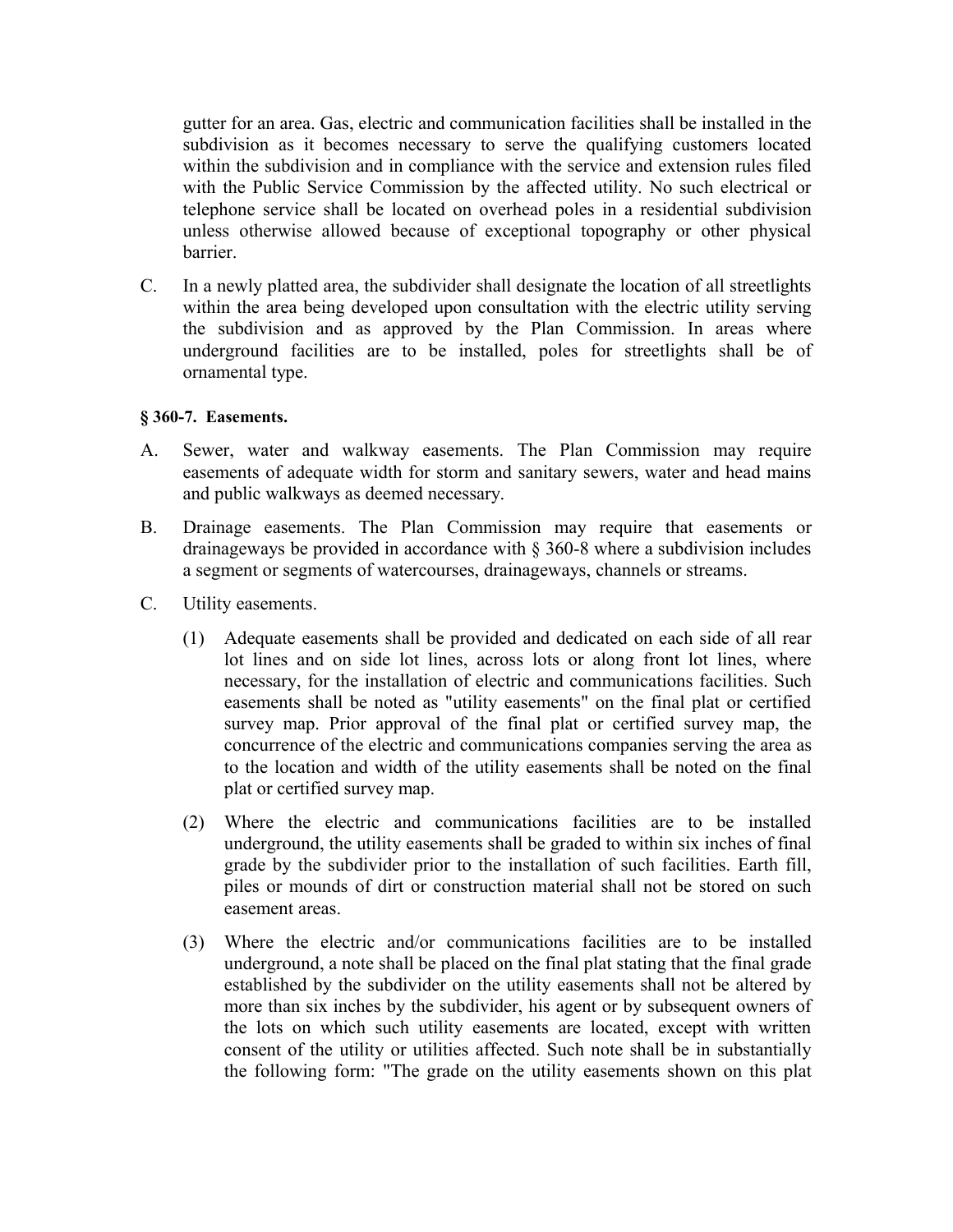shall not be altered by more than six inches except with written consent of the utility or utilities affected."

### **§ 360-8. Public sites and open spaces.**

- A. Dedication and reservation of lands. Whenever a tract of land to be subdivided embraces all or any part of a street, drainageway or other public way which has been designated in the Master Plan, Comprehensive Plan component or on the Official Map of the Village, such public way shall be made part of the plat and dedicated or reserved by the subdivider in the locations and dimensions indicated on such plan or maps and in accordance with this section.
- B. Determination.
	- (1) Dedication. Whenever a proposed school site, park, playground, greenway, open space or other public land, other than streets or drainageways, designated in the Master Plan, Comprehensive Plan component or on the Official Map of the Village is embraced, all or in part, in a tract of land to be subdivided, these proposed public lands shall be made a part of the plat and shall be dedicated to the public at the rate of one acre for each 15 proposed dwelling units.
	- (2) Reservation. Any proposed public lands designated above other than streets or drainageways in excess of the rate of one acre for each 15 proposed dwelling units shall be reserved for a period not to exceed one year from the date of the final plat approval unless extended by mutual agreement for purchase by the public agency having jurisdiction or unless extended by mutual agreement for acquisition by the Village. The purchase price shall be the present fair market value of such lands in an undeveloped state as indicated by impartial appraisal. Costs for such appraisal are to be shared equally between developer and Village.
- C. Proportionate payment in lieu of dedication.
	- (1) Payment. If the amount of land required to be dedicated, other than for streets and drainageways as indicated on the Master Plan, Comprehensive Plan component or Official Map of the Village, totals less than the ratio of one acre for each 15 proposed dwelling units, the subdivider shall pay to the Village a fee equivalent to the fair market value of the amount of land representing the difference between the amount of land required to be dedicated, other than the streets and drainageways as indicated on such plans or maps and the rate of dedication established herein. Such fees required in lieu of dedication shall be paid to the Village Treasurer at the time of first application for approval of a final plat of such subdivision. If the final plat is not approved, such fees shall be returned.
	- (2) Special fund. All funds so collected by the Village shall be deposited as "Special Fund for the Acquisition and Development of Public Sites, Recreation Areas, Open Spaces and Greenways" and such funds so levied and collected shall be used for such purposes at such places and in such manner as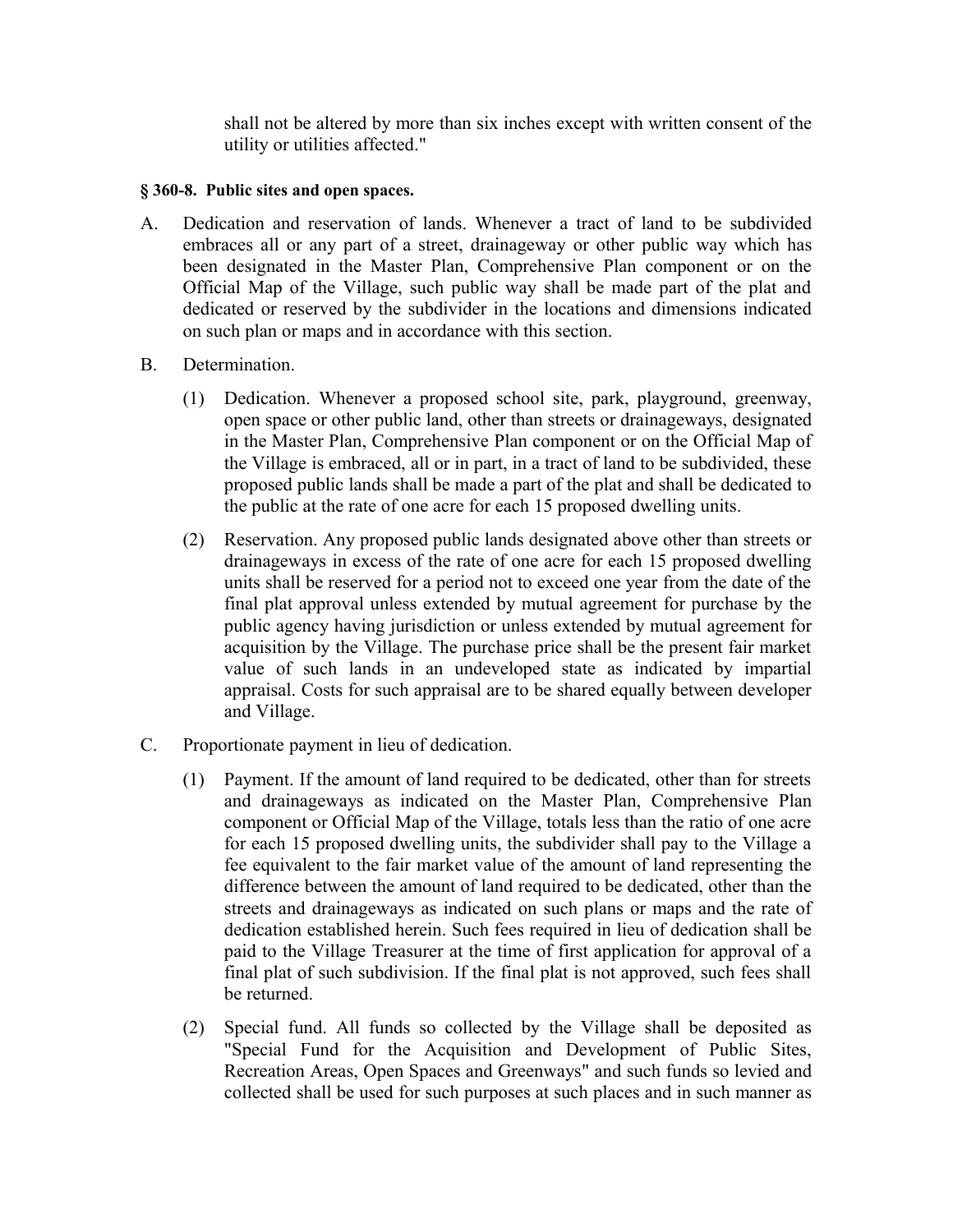shall be approved, ordered and directed by the Village Board upon recommendation by the Plan Commission and which shall be consistent with this chapter, the Master Plan, Comprehensive Plan component or Official Map of the Village and authorization for creation of such fund is hereby granted. Any and all interest accumulated upon such funds shall be added to the special fund and be used only for acquisition and developments for such purposes.

D. Development of dedicated area. The Village shall properly develop and maintain the dedicated areas and the owner who dedicated such land shall in no way be responsible for its development, maintenance or liability thereof, except that such owner shall not develop the surrounding area in a manner which would unduly depreciate the purpose, use or value of the dedicated property and except if such owner shall reside on one of the subdivided parcels, in which case he shall be responsible for the maintenance of adjacent public property as may be required by other laws of the Village.

## **§ 360-9. Variances.**

Where extraordinary hardships or particular difficulties may result from strict compliance with these regulations, the Village Board, upon recommendation of the Plan Commission, may grant variances or exceptions to the regulations so that substantial justice may be done and the public interest secured, provided that such variance or exception shall not have the effect of nullifying the intent and purpose of this chapter and further provided that the Plan Commission shall not recommend variances or exceptions to the regulations of this chapter unless it shall make findings based upon the evidence presented to it in each specific case that:

- A. The granting of the variance will not be detrimental to the public safety, health or welfare or injurious to other property or improvements in the neighborhood in which the property is located.
- B. The conditions upon which the request for a variance is based are unique to the property for a variance is sought and are not applicable, generally, to other property.
- C. Because of the particular physical surroundings, shape or topographical conditions of the specific property involved, a particular hardship to the owner would result, as distinguished from a mere inconvenience, if the strict letter of the regulations were carried out.

# **§ 360-10. Replats.**

When it is proposed to replat a recorded subdivision or part thereof so as to change the boundaries of a recorded subdivision or part thereof, the subdivider or person wishing to replat shall vacate or alter the recorded plat as provided in §§ 236.40 through 236.44, Wis. Stats. The subdivider or person wishing to replat shall then proceed as specified in § 360-4 for a new subdivision plat.

### **§ 360-11. Enforcement; violations and penalties.**